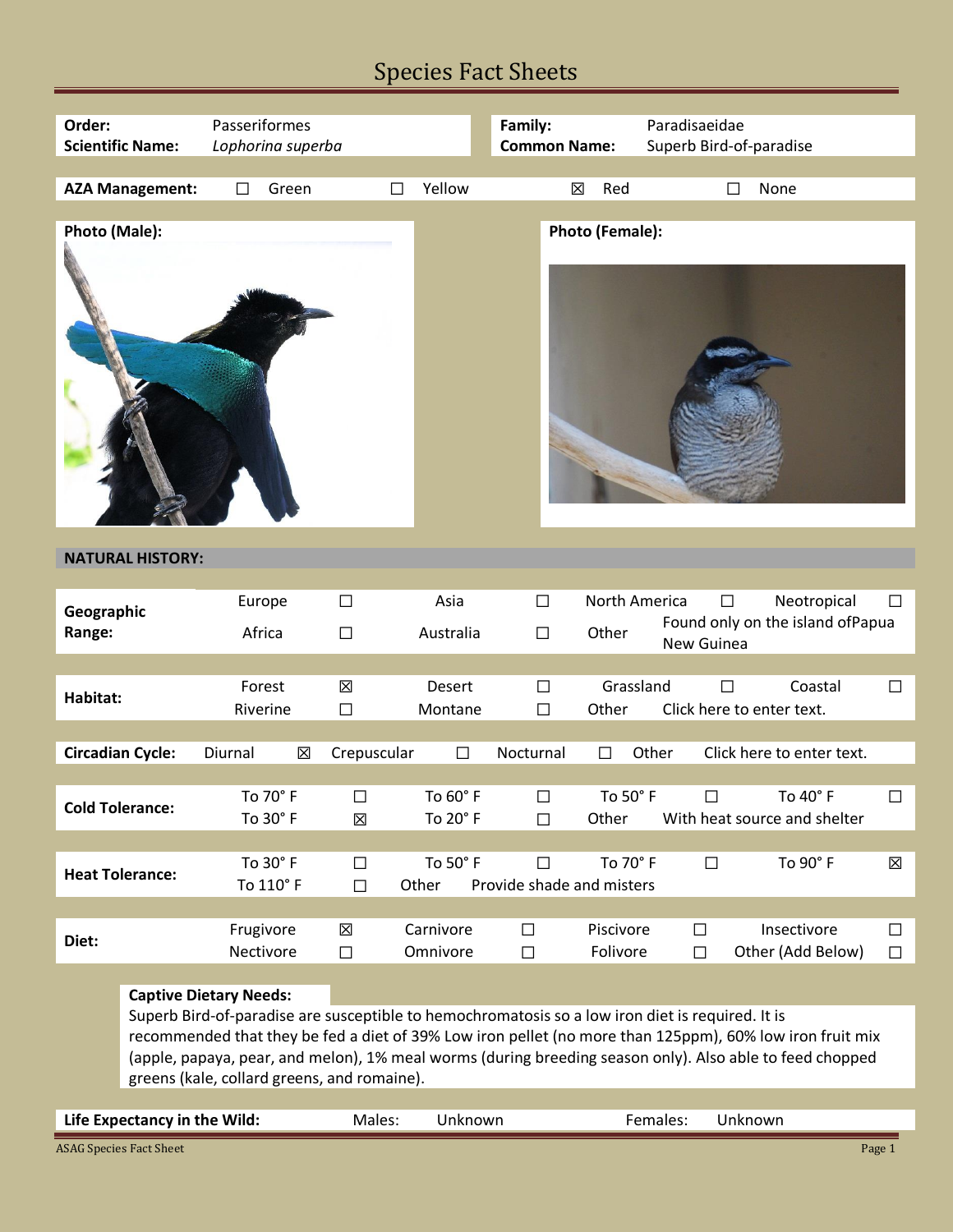# Species Fact Sheets

| Life Expectancy in Captivity:                                               | Males:                                                                                                                                                                                                                                                                                                                                                                                                       | 21 years                                                                                                                                                                                                                                                                                                                                                                                                                                                                                                                                                                                                                                                                                                                                                                                                           | Females:                 | 30 years   |  |  |  |  |
|-----------------------------------------------------------------------------|--------------------------------------------------------------------------------------------------------------------------------------------------------------------------------------------------------------------------------------------------------------------------------------------------------------------------------------------------------------------------------------------------------------|--------------------------------------------------------------------------------------------------------------------------------------------------------------------------------------------------------------------------------------------------------------------------------------------------------------------------------------------------------------------------------------------------------------------------------------------------------------------------------------------------------------------------------------------------------------------------------------------------------------------------------------------------------------------------------------------------------------------------------------------------------------------------------------------------------------------|--------------------------|------------|--|--|--|--|
| <b>BREEDING INFORMATION:</b>                                                |                                                                                                                                                                                                                                                                                                                                                                                                              |                                                                                                                                                                                                                                                                                                                                                                                                                                                                                                                                                                                                                                                                                                                                                                                                                    |                          |            |  |  |  |  |
|                                                                             |                                                                                                                                                                                                                                                                                                                                                                                                              |                                                                                                                                                                                                                                                                                                                                                                                                                                                                                                                                                                                                                                                                                                                                                                                                                    |                          |            |  |  |  |  |
| <b>Age at Sexual Maturity:</b>                                              | Males:<br>5-6 years                                                                                                                                                                                                                                                                                                                                                                                          |                                                                                                                                                                                                                                                                                                                                                                                                                                                                                                                                                                                                                                                                                                                                                                                                                    | Females:                 | 3 years    |  |  |  |  |
|                                                                             |                                                                                                                                                                                                                                                                                                                                                                                                              |                                                                                                                                                                                                                                                                                                                                                                                                                                                                                                                                                                                                                                                                                                                                                                                                                    |                          |            |  |  |  |  |
| <b>Courtship Displays:</b>                                                  |                                                                                                                                                                                                                                                                                                                                                                                                              | Males will call to attract females to their territory from high exposed perches.<br>Females will come to watch the courtship dance which involves the initial static<br>display where males keep their feathers slicked against their body and head<br>pointed upward while the naral tufts project upwards. He will then extend the<br>breast shield out and flick his cape up and over his head but not extend it. This will<br>then lead to the high intensity display in which the breast shield is extended, the<br>naral tufts are flared, and the cape is thrust over the head and extended fully. The<br>male will then dance in semi-circles around the female while maintaining this<br>posture and always face the female head-on. The wings and tail will also flick during<br>this courtship display. |                          |            |  |  |  |  |
|                                                                             |                                                                                                                                                                                                                                                                                                                                                                                                              |                                                                                                                                                                                                                                                                                                                                                                                                                                                                                                                                                                                                                                                                                                                                                                                                                    |                          |            |  |  |  |  |
| <b>Nest Site Description:</b>                                               |                                                                                                                                                                                                                                                                                                                                                                                                              | Females will typically build nests within the territory of the male they breed with<br>even though the male takes no part in the incubation of eggs or rearing of young.<br>The cup shaped nest constructed of leaves, stems, ferns, and other plant fibers                                                                                                                                                                                                                                                                                                                                                                                                                                                                                                                                                        |                          |            |  |  |  |  |
|                                                                             |                                                                                                                                                                                                                                                                                                                                                                                                              |                                                                                                                                                                                                                                                                                                                                                                                                                                                                                                                                                                                                                                                                                                                                                                                                                    |                          |            |  |  |  |  |
| <b>Clutch Size, Egg Description:</b>                                        |                                                                                                                                                                                                                                                                                                                                                                                                              | 1 egg clutches, eggs are typically pale brown with darker brown markings that can<br>be streaked or spotted. Egg size averages 30.01mm x 23.2mm                                                                                                                                                                                                                                                                                                                                                                                                                                                                                                                                                                                                                                                                    |                          |            |  |  |  |  |
| <b>Incubation Period:</b><br>16-19 days                                     |                                                                                                                                                                                                                                                                                                                                                                                                              |                                                                                                                                                                                                                                                                                                                                                                                                                                                                                                                                                                                                                                                                                                                                                                                                                    | <b>Fledgling Period:</b> | 20-25 days |  |  |  |  |
|                                                                             |                                                                                                                                                                                                                                                                                                                                                                                                              |                                                                                                                                                                                                                                                                                                                                                                                                                                                                                                                                                                                                                                                                                                                                                                                                                    |                          |            |  |  |  |  |
| <b>Parental Care:</b><br>Females alone incubate the egg and care for young. |                                                                                                                                                                                                                                                                                                                                                                                                              |                                                                                                                                                                                                                                                                                                                                                                                                                                                                                                                                                                                                                                                                                                                                                                                                                    |                          |            |  |  |  |  |
|                                                                             |                                                                                                                                                                                                                                                                                                                                                                                                              |                                                                                                                                                                                                                                                                                                                                                                                                                                                                                                                                                                                                                                                                                                                                                                                                                    |                          |            |  |  |  |  |
| <b>Chick Development:</b>                                                   | Chicks grow rapidly. Hand-rearing protocols and detailed descriptions of<br>development is well documented by the Avian Propagation Center at the San Diego<br>Zoo. Chicks that are hand-reared are usually independent by day 25-30, but will<br>continue to beg from caretakers for several weeks afterwards. Parent-rearing has occurred<br>although with less success and is not recommended by the SSP. |                                                                                                                                                                                                                                                                                                                                                                                                                                                                                                                                                                                                                                                                                                                                                                                                                    |                          |            |  |  |  |  |
|                                                                             |                                                                                                                                                                                                                                                                                                                                                                                                              |                                                                                                                                                                                                                                                                                                                                                                                                                                                                                                                                                                                                                                                                                                                                                                                                                    |                          |            |  |  |  |  |
| <b>CAPTIVE HABITAT INFORMATION:</b>                                         |                                                                                                                                                                                                                                                                                                                                                                                                              |                                                                                                                                                                                                                                                                                                                                                                                                                                                                                                                                                                                                                                                                                                                                                                                                                    |                          |            |  |  |  |  |
| <b>Social Structure in the Wild:</b>                                        |                                                                                                                                                                                                                                                                                                                                                                                                              | Solitary. Males are reported to prefer territories along ridge crests with steep,<br>sloping ridges or flanks for display and song perches. Males and females typically do<br>not interact except for breeding purposes. However, females will often nest within<br>the territory of a male.                                                                                                                                                                                                                                                                                                                                                                                                                                                                                                                       |                          |            |  |  |  |  |
|                                                                             |                                                                                                                                                                                                                                                                                                                                                                                                              |                                                                                                                                                                                                                                                                                                                                                                                                                                                                                                                                                                                                                                                                                                                                                                                                                    |                          |            |  |  |  |  |
| <b>Social Structure in Captivity:</b>                                       |                                                                                                                                                                                                                                                                                                                                                                                                              | Superb Bird-of-paradise should not be housed together, but can be used in mixed<br>species exhibits. Males should be housed in enclosures adjacent to potential<br>breeding females and given access once the female has shown interest in breeding.<br>Ideally males can have access to the female during the day and separated from her<br>at night to avoid any aggression or disturbance of the nest. Once an egg is<br>produced, the males should not be given access to the female as there are reports                                                                                                                                                                                                                                                                                                      |                          |            |  |  |  |  |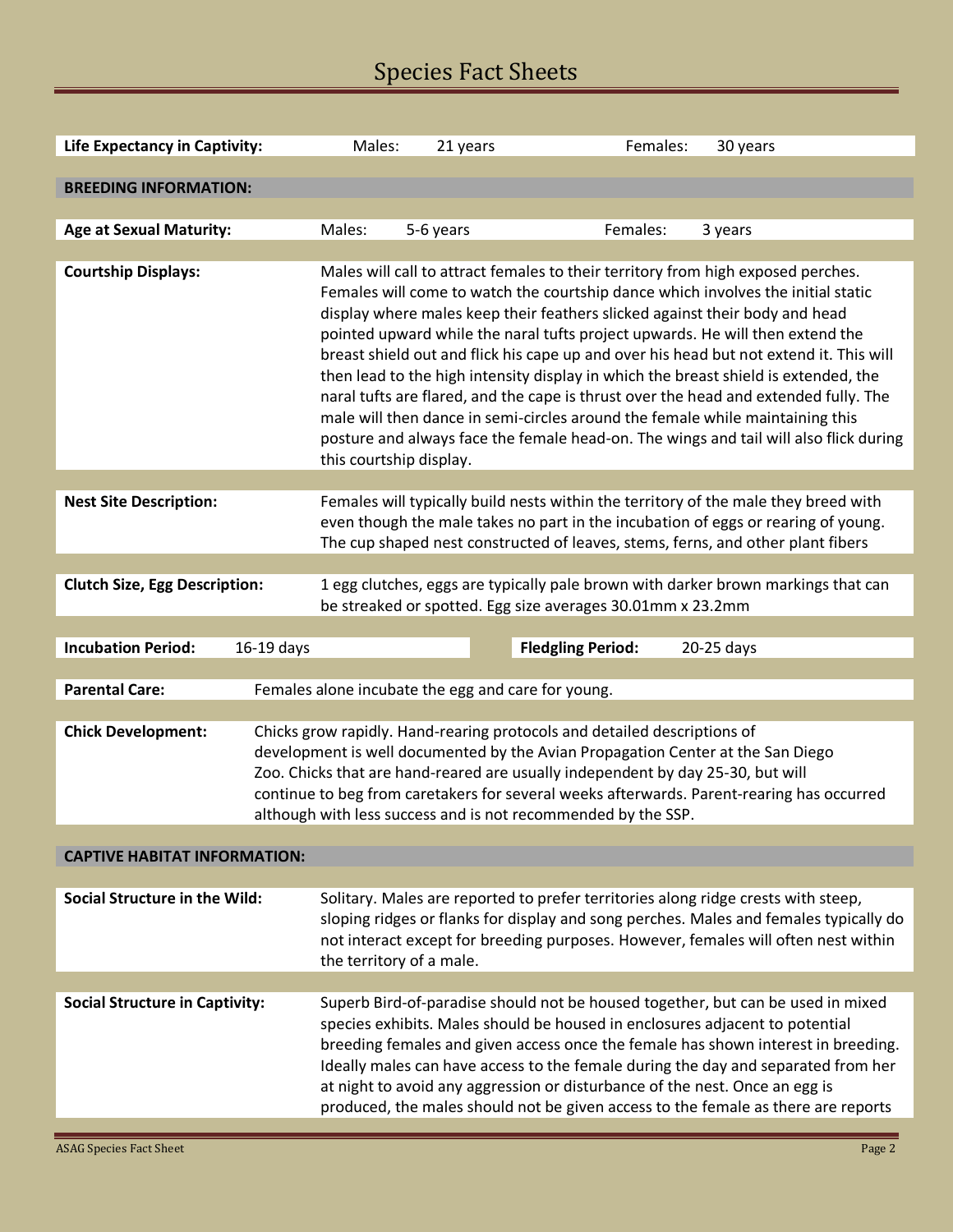### Species Fact Sheets

of males disturbing the females and killing the offspring. Immature birds should be housed independently but adjacent to other Superb Bird-of-paradise.

| <b>Minimum Group Size:</b>                      | 1.1    |                                                                                                                                                                | <b>Maximum Group Size:</b><br>None known                                                  |  |  |  |
|-------------------------------------------------|--------|----------------------------------------------------------------------------------------------------------------------------------------------------------------|-------------------------------------------------------------------------------------------|--|--|--|
|                                                 |        |                                                                                                                                                                |                                                                                           |  |  |  |
| Compatible in<br><b>Mixed Species Exhibits:</b> | Varies | <b>Comments:</b>                                                                                                                                               | Can be used in exhibits with other non-aggressive birds<br>that maintain a low-iron diet. |  |  |  |
|                                                 |        |                                                                                                                                                                |                                                                                           |  |  |  |
| <b>Optimal Habitat Size:</b>                    | 11'.   | Minimal space requirements per bird in a<br>breeding situation would be 5'x 6.5'.<br>Ideally enclosures should be around 15' x                                 |                                                                                           |  |  |  |
|                                                 |        |                                                                                                                                                                |                                                                                           |  |  |  |
| <b>Management Challenges:</b>                   |        | The North American population of Superb Bird-of-paradise is small and decreasing in<br>genetic diversity with little hope of any importations or new founders. |                                                                                           |  |  |  |

#### **ADDITIONAL COMMENTS:**

Click here to enter text.

#### **REFERENCES:**

Beehler, B.M. & Pruett-Jones, S.G. (1983) Display dispersion and diet of birds of paradise, a comparison of nine species. Behav. Ecol. Sociobiol. 13: 229-238.

Beehler, B.M. (1989) Patterns of frugivory and the evolution of birds of paradise. Pp. 816-826 in: Ouellet, H. ed. (1988). Acta XIX Congressus Internationalis Ornithologici. Vol. 1. University of Ottawa Press, Ottawa, Canada.

Cracraft, J. (1992) The species of the birds-of-paradise (Paradisaeidae), applying the phylogentic species concept to a complex pattern of diversification. Cladistics 8: 1-43.

Diamond, J.M. (1972) Avifauna of the Eastern Highlands of New Guinea. Publications of the Nuttall Ornithological Club 12. Cambridge, Massachusetts.

Frith, C.B. & Beehler, B.M. (1998) The Birds of Paradise. Oxford University Press, Oxford, UK. Frith, C.B. & Frith, D.W. (1996) The unique type specimen of the bird of paradise Lophorina superba pseudoparotia Stresemann 1934 (Paradisaeidae): a hybrid of Lophorina superba × Parotia carolae. J. Orn. 137(4): 515-521.

Frith, C.B. & Frith, D.W. (1997) Biometrics of birds of paradise (Aves: Paradisaeidae) with observations on interspecific and intraspecific variation and sexual dimorphism. Mem. Queensland Mus. 42: 159-212. Frith, D.W. & Frith, C.B. (1988) Courtship display and mating of the Superb Bird of Paradise Lophorhina superba. Emu 88: 183-188.

Gilliard, E.T. (1969) Birds of Paradise and Bower Birds. Weidenfeld and Nicolson, London. Kwapena, N. (1985) The Ecology and Conservation of Six Species of Birds of Paradise in Papua New Guinea. Biological Resources Management, Port Moresby, Papua New Guinea.

McCarthy, E.M. (2006) Handbook of Avian Hybrids of the World. Oxford University Press, Oxford, UK. Pruett-Jones, S.G. & Pruett-Jones, M.A. (1986) Altitudinal distribution and seasonal activity patterns of birds of paradise. Natl. Geogr. Res. 2: 87-105.